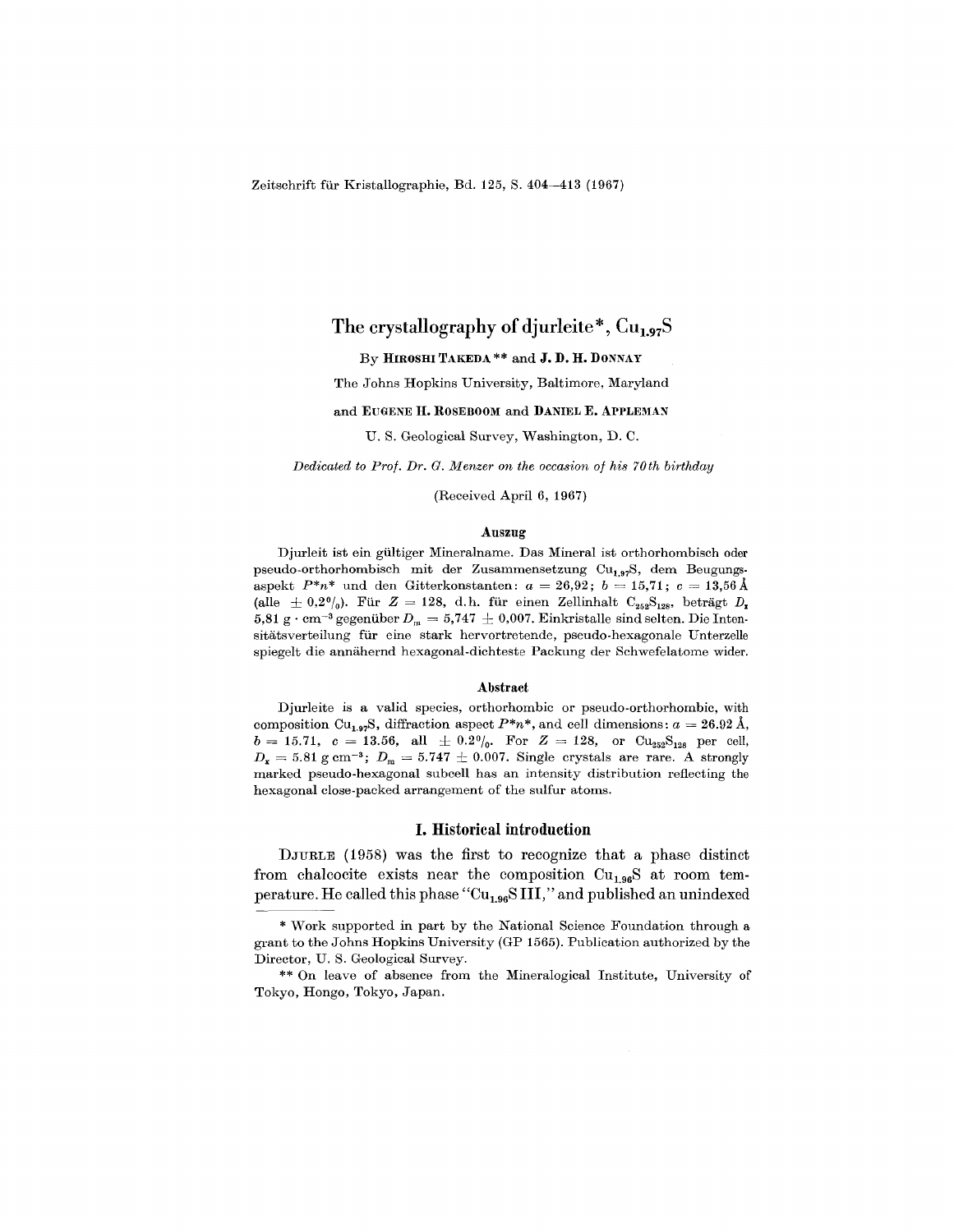powder pattern which he described as showing "low symmetry". Previously N.W.BUERGER (1941) and subsequent workers had thought that a chalcocite solid solution extended from  $Cu<sub>2</sub>S$  to about  $Cu<sub>1.96</sub>S$ , because of the similarity of the powder patterns of the two phases.

ROSEBOOM (1962) and MORIMOTO (1962) independently established the existence of a mineral identical to  $\text{DJURLE's phase}$  "Cu<sub>1.96</sub>S III." Both of them identified the mineral, which they named djurleite, on the basis of the x-ray powder patterns. Neither was able to derive the symmetry or cell parameters. MORIMOTO showed a precession pattern which he believed was that of djurleite, but the present work has shown that this pattern is actually that of a digenite-like phase.

In 1960 TAKEDA, working in Prof. SADANAGA's laboratory at the University of Tokyo, began an investigation of mineral specimens labelled "boulangerite"  $(Pb_5Sb_4S_{11})$  from Neudorf, Harz, Germany. It soon became clear that this material had been mislabelled, and that it consists of at least two crystallographically distinct phases, neither of which could be identified. **In** October 1963, at the Geophysical Laboratory of the Carnegie Institution of Washington, G. KULLE-RUD, R. BRETT, and N. MORIMOTO (private communication) examined a polished section of the Neudorf material and concluded that it resembles djurleite and contains lamellae indicating twinning, unmixing, or both. P.IBER (private communication) at the Marshall Space Flight Center, Huntsville, Alabama kindly performed a qualitative electron-probe microanalysis of the same material and confirmed that it contained only Cu and S as essential elements; he did not find 8b or Pb.

SADANAGA, MORIMOTO, and OHMASA (1963), on the basis of their examination of material from the Ani Mine, had suggested that djurleite might be a mixture of mutually-oriented crystals of two species: "djurleite I," similar to digenite, and "djurleite II," similar to chalcocite. This suggestion has now been shown to be unwarranted, but at the time it cast some doubt on the legitimacy of djurleite as a single phase.

TAKEDA and DONNAY (1964) presented a paper at the 1964 Annual Meeting of the American Crystallographic Association in Bozeman, Montana, in which they gave the space group, cell dimensions and an interpretation of the twinning of an orthorhombic phase present in the Neudorf material. They referred to this phase as "chalcocite  $IV$ " because its cell dimensions closely approximate multiples of those of hexagonal chalcocite. The same cell dimensions and space group had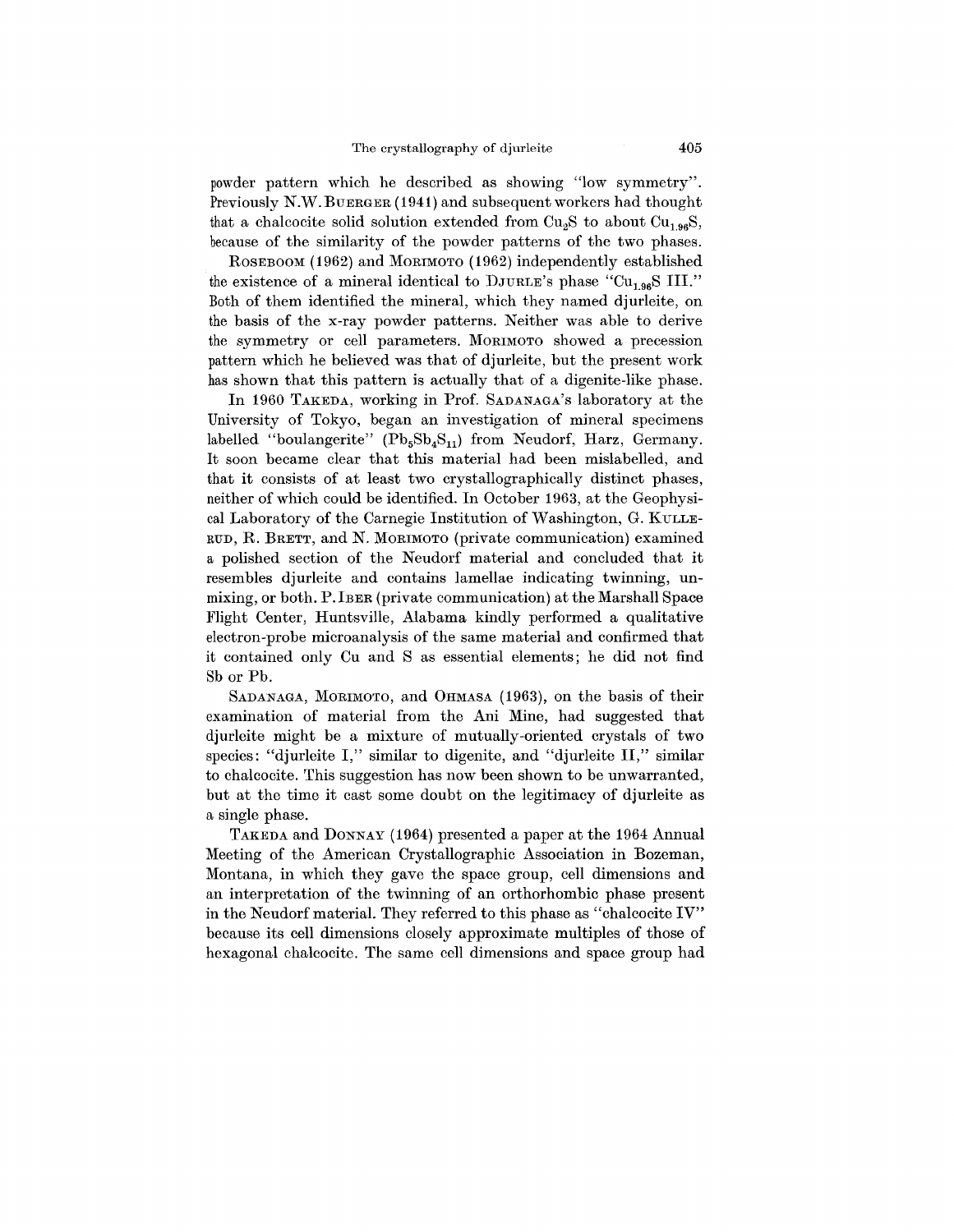# 406 H. TAKEDA, J. D. H. DONNAY, E. H. ROSEBOOM and D. E. ApPLEMAN

been found by SADANAGA and OHMASA (private communication, November 1963) for an unidentified phase associated with chalcocite on a specimen from St. Ives, Cornwall. At the same meeting APPLEMAN recognized the cell dimensions and the precession patterns of twins, which TAKEDA and DONNAY had obtained for "chalcocite IV", as being identical with those which he had obtained earlier from material known to be djurleite. Thus he was able to inform TAKEDA and DONNAY of the identity, composition and density of this phase.

ApPLEMAN and ROSEBOOMhad begun single-crystal x-ray studies of djurleite in 1962, with the object of obtaining crystal-chemical explanations for some of the phase equilibria observed by ROSEBOOM in the system Cu-S. ROSEBOOM had already confirmed DJURLE's observation that djurleite is a phase distinct from chalcocite with a characteristic powder pattern. Unfortunately he could not make single crystals of synthetic djurleite large enough for x-ray study. However, untwinned single crystals were obtained from massive natural djurleite by a method described below. From these crystals ApPLEMAN determined the cell of djurleite in 1962, but he was unable to confirm the space group. He later studied large natural specimens, which appeared to be single crystals of pure djurleite, but proved to be intimately twinned. ROSEBOOM subsequently determined the density of djurleite on this material and he obtained a more accurate estimate of its composition from synthetic samples.

When the precession films taken by TAKEDA and DONNAY were compared with those obtained by ApPLEMAN, it was obvious that they represented the same substance. The comparison showed that ApPLEMAN'S original crystals were indeed untwinned, and provided an additional check on the validity of the twin laws which TAKEDA and DONNAY had derived. As a result of this cooperation, djurleite has been confirmed to be a valid species and its cell dimensions and space group have been determined. The present paper sets forth the results of this joint investigation.

# **II. Chemistry**

Although DJURLE assigned the composition  $Cu<sub>1.96</sub>S$  to his new phase, he never synthesized it by itself. His samples of  $Cu<sub>1.96</sub>S$  composition produced a mixture of djurleite  $\text{(Cu}_{1.96}\text{S III)}$  and a tetragonal phase (Cu<sub>1.96</sub>S II), which he believed to be a polymorph of djurleite. Samples annealed at 400°C and at 70°C yielded the two phases in different proportions, suggesting that both phases had the  $Cu<sub>1.96</sub>S$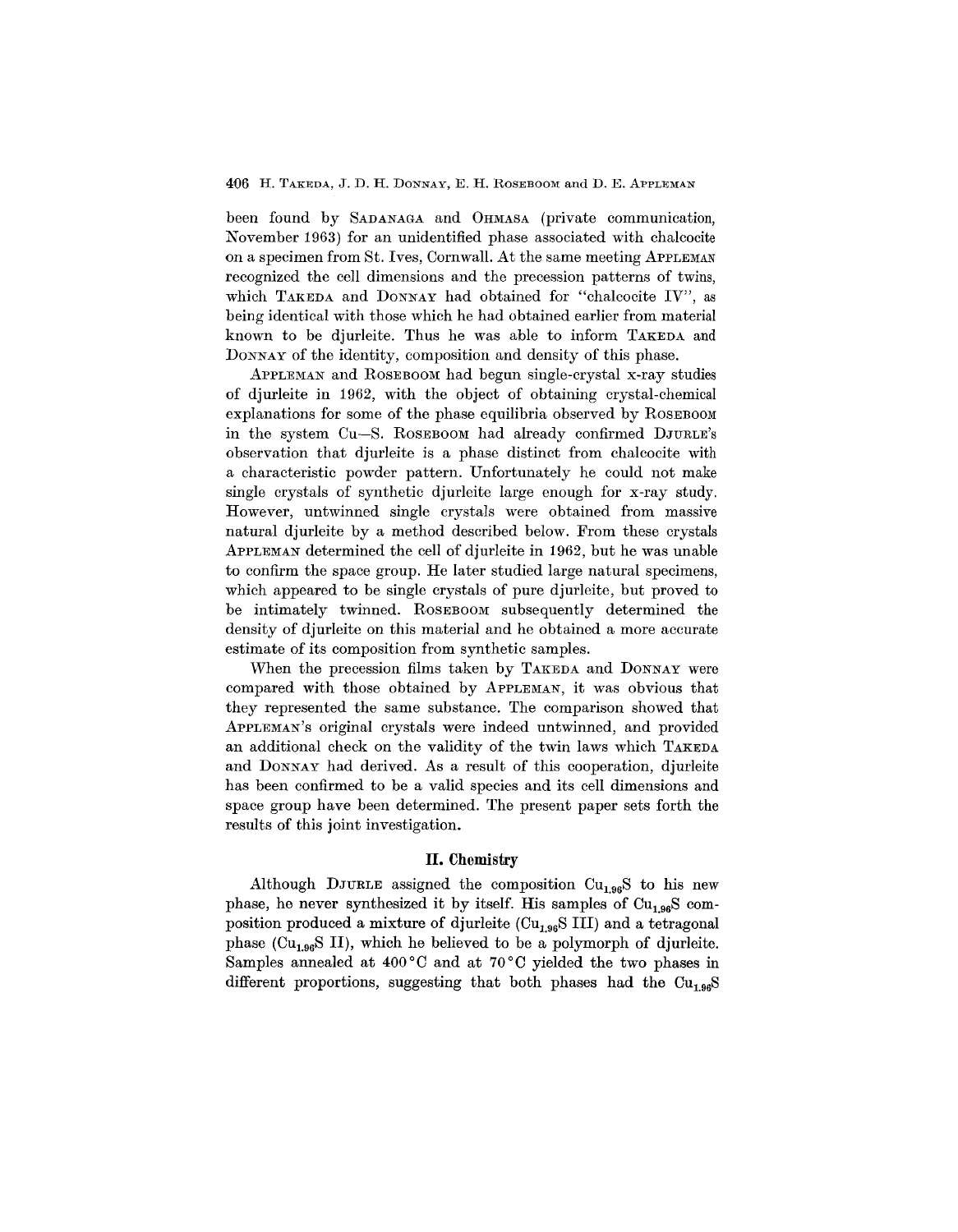composition. As it has now been shown that the tetragonal phase can vary from at least Cu<sub>1.96</sub>S (JANOSI, 1964) to Cu<sub>2</sub>S (SKINNER, BOYD and ENGLAND, 1964), the above argument is no longer valid.

Both ROSEBOOM (1962) and MORIMOTO (1962) had identified the mineral, djurleite, as DJURLE's low-symmetry phase Cu<sub>1.96</sub>S III from powder patterns alone. Chemical analyses were of doubtful value because of impurities in the samples and the small differences in composition between chalcocite  $(20.15 \text{ wt.}^0)_0 \text{ S}$ ), djurleite (about 20.4 wt.  $\binom{0}{0}$  S), and digenite (22.0 wt.  $\binom{0}{0}$  S). An x-ray fluorescence analysis, reported by ROSEBOOM, indicated only a composition intermediate between those of digenite and chalcocite. About 0.8 percent Fe was present, probably as pyrite. MORIMOTO gave a chemical analysis indicating the formula  $Cu_{1.91}Fe_{0.01}S$ , but he noted that this analysis had been made on a djurleite-digenite mixture.

While investigating the phase equilibria in the system Cu-S, ROSEBOOM (1966) tried several ways of synthesizing pure djurleite. Its low decomposition temperature of 93 ° and the nearly ubiquitous tetragonal phase made this a difficult task. The only completely successful synthesis was accomplished with a sample containing  $20.40 \pm 0.03$  wt.  $\frac{0}{0}$  S (Cu<sub>1.969</sub>\text<sub>0.004</sub>S). Because it would be possible for nearly 10 wt.  $\frac{0}{0}$  chalcocite to go undetected, the composition of the djurleite in this sample can be shown only to lie between  $Cu<sub>1.962</sub>S$ (20.46 wt.  $\binom{0}{0}$  S) and Cu<sub>1.973</sub>S (20.37 wt.  $\binom{0}{0}$  S). This particular synthesis involved: *(a)* annealing a mixture of Cu and S at  $125^{\circ}$ C for 2 months, *(b)* regrinding, *(c)* rapid reheating to 260°C, *(d)* slow cooling (10 degrees/day in 2-degree decrements) to room temperature, followed by *(e)* an eighteen-month wait while the tetragonal phase comprising two thirds of the sample slowly inverted to djurleite. Similar experiments on other compositions obviously cannot be performed overnight. Djurleite synthesized in other runs, the products of which contain various amounts of other copper sulfides, is compatible with the above composition range but does not delimit it more precisely.

# **III. Crystallography**

# Experimental

*(A) Neudorf material.-The* specimens from Neudorf, Harz, Germany which were used in this study came from the private collection of Dr. K. SAKURAI, Tokyo. In these specimens almost all of the djurleite is twinned. Some of the twins simulate hexagonal single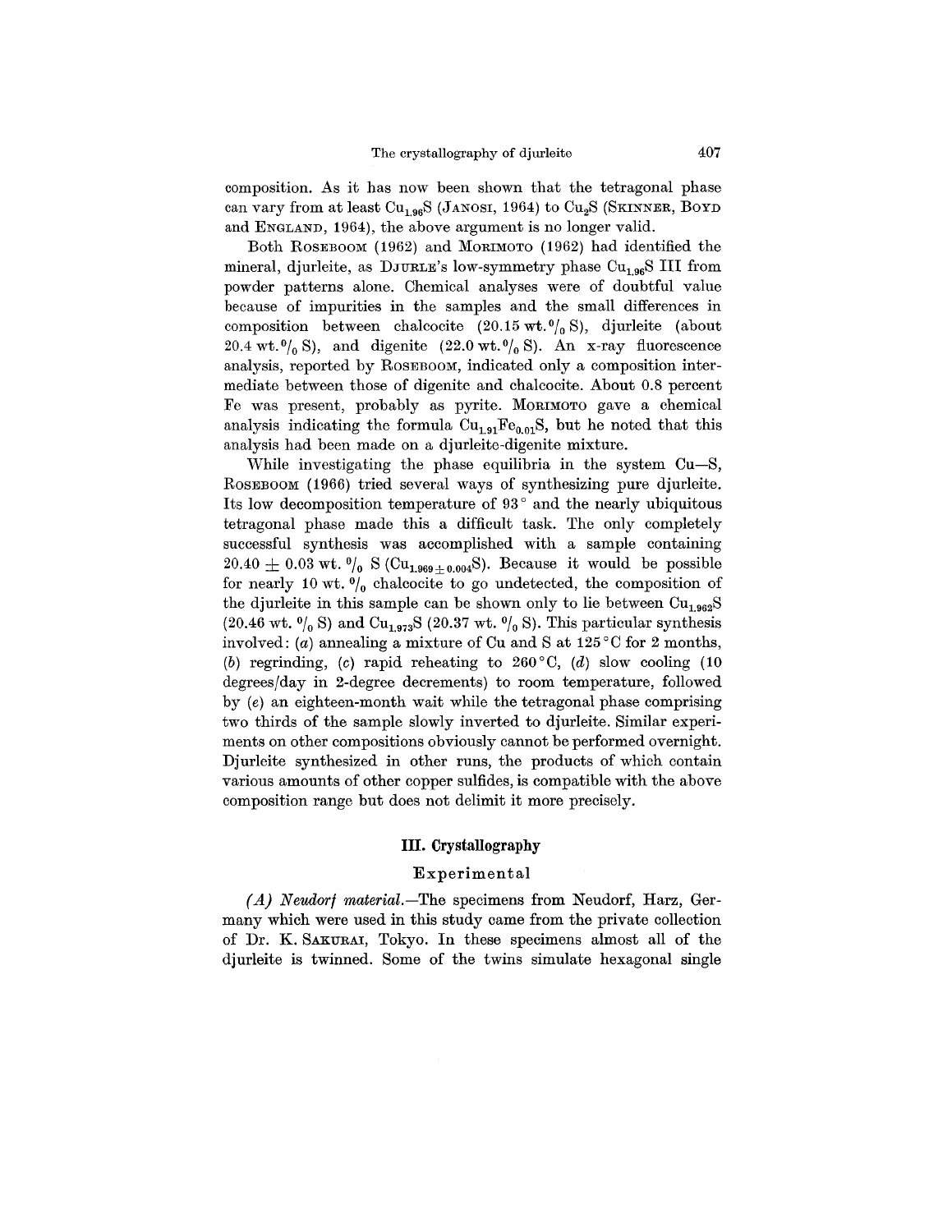## 408 H. TAKEDA, J. D. H. DONNAY, E. H. ROSEBOOM and D. E. APPLEMAN

crystals; they are short prismatic with perfect basal cleavage. Striations parallel to the trace of the cleavage plane are observed on the faces of the hexagonal prism. In all, eleven specimens were investigated, ranging from 0.13 to 0.25 mm in their largest dimension.

Precession photographs were first taken of the zero- and upperlevel reciprocal-lattice nets parallel to the cleavage plane. On these nets the strong reflections show hexagonal symmetry, but the complete patterns show orthorhombic symmetry. Zero- and upper-level precession photographs were then taken of the reciprocal -lattice nets perpendicular to the cleavage plane and parallel to the orthorhombic symmetry directions. The nets perpendicular to the cleavage plane but at 30 $^{\circ}$  to the symmetry directions were also photographed. In addition to the precession photographs, cone-axis, rotation, and Weissenberg photographs were taken around each orthorhombic symmetry direction.

When the twin laws of the Neudorf material had been interpreted, as described in an accompanying paper by TAKEDA, DONNAY and ApPLEMAN (1967), it was discovered that the specimens consist primarily of an orthorhombic phase twinned according to two twin laws: pseudo-hexagonal and pseudo-tetragonal. Another unidentified phase is also present. The orthorhombic phase was subsequently identified as djurleite.

*(B) Butte material.-The* djurIeite showing the least twinning was extracted from a massive sample from Butte, Montana, said to come from the Kelly Mine. When examined under the ore microscope and by the x-ray powder method, the sample was found to be approximately  $90\%$  djurleite,  $5\%$  digenite, and  $5\%$  bornite, with a trace of pyrite. A number of individual djurIeite grains, 0.5 to 0.8 mm in diameter, show no twinning.

A portion of the sample was chilled in liquid nitrogen to prevent deformation and shattered in a percussion mortar. The fine-grained fraction was mounted in cement on a glass slide and polished for observation with the ore microscope. Several apparently homogeneous grains were removed by dissolving the cement with acetone, and were then remounted, polished on a second surface and again examined for chemical homogeneity and lack of twinning. The most suitable fragments were then photographed by the precession method.

Large macrocrystalIine specimens of pure djurleite were obtained from Butte through the kindness of Mr. LESTER G. ZEIHEN of the Geological Research Laboratory of the Anaconda Co. These specimens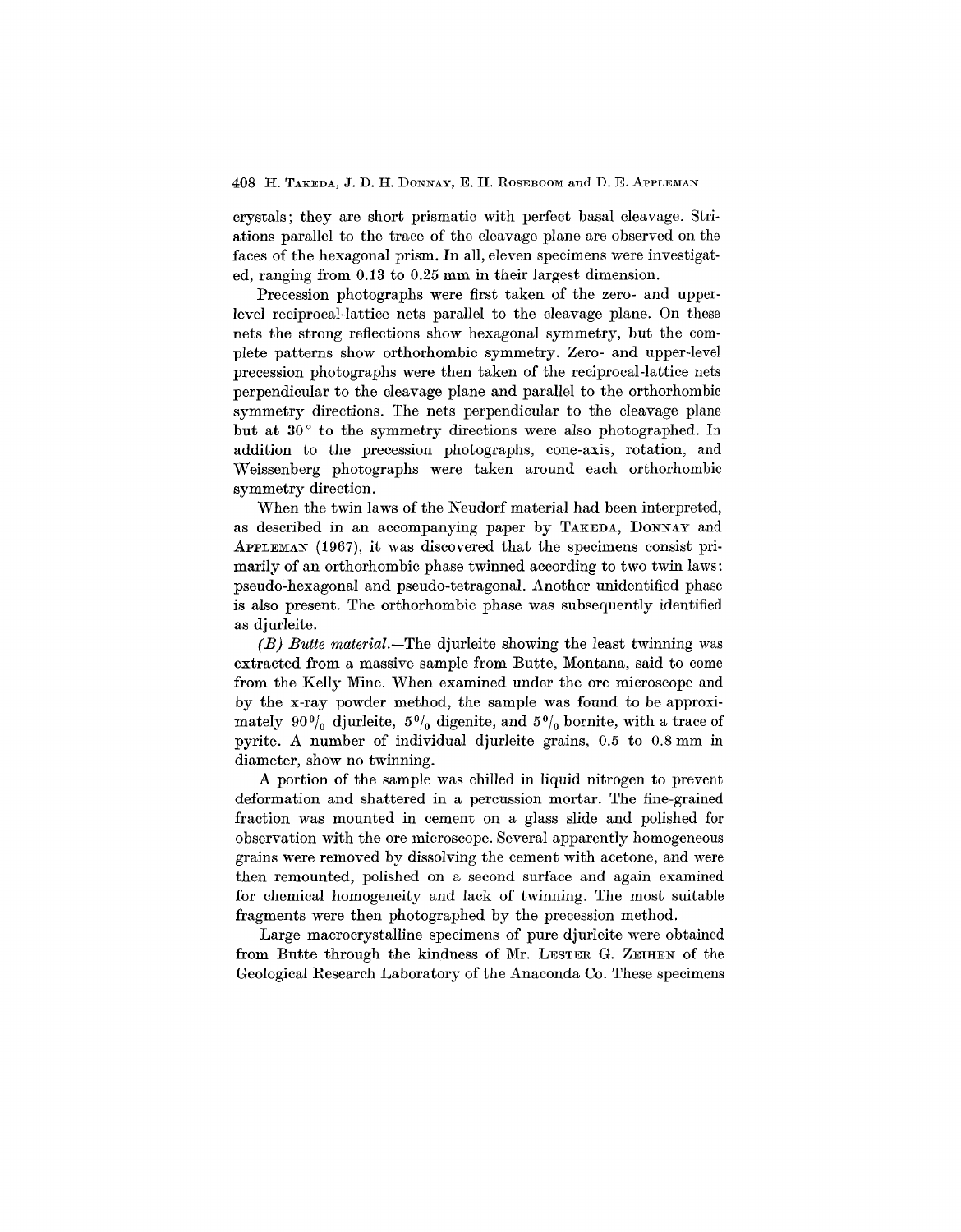are pseudo-hexagonal plates up to 10 mm in width and 2 mm in thickness. Examination under the ore microscope shows that all of them consist of the same phase. Faint color differences between crossed nicols are suggestive of twinning. The edges of the plates are bevelled by curved, striated faces, many with re-entrant angles. Precession photographs of small fragments broken from the large plates show intimate twinning according to the pseudo-hexagonal twin law found in the Neudorf material. The patterns are in fact identical with those obtained from the hexagonally twinned Neudorf specimens, with the difference that in the Butte material the relative volumes of the individual crystals making up the twin are approximately equal.

# Density

The best density measurements were obtained on two of the large twinned specimens of pure djurleite from Butte, Montana. The density was determined on a Berman balance by weighing the samples in air and in toluene whose density was accurately known. The two specimens, weighing 243 and 360 mg respectively, gave densities of 5.751  $\pm$  0.01 and 5.744  $\pm$  0.01 g cm<sup>-3</sup>, at 25°C, with 3 determinations on each specimen. The average is  $D_m = 5.747 \pm 0.007$  g cm<sup>-3</sup> (standard deviation).

MORIMOTO's density determination of  $5.63 \text{ g cm}^{-3}$  for djurleite (MORIMOTO,1962) is so low as to suggest that his sample was either digenite or a digenite-djurleite mixture. He describes the crystals as cubic with octahedral faces, "aparently pseudomorphs after galena".

## Single-crystal data

The cell dimensions of djurleite, independently determined on  $\text{material from both localities, are: } a = 26.95, \, b = 15.71, \, c = 13.56 \, \text{\AA}$  $(\text{Neudorf}); a = 26.90, b = 15.72, c = 13.57 \text{ Å} \text{ (Butte)}; \text{ all approx.}$ mately  $\pm$  0.2%. The diffraction aspect is orthorhombic  $P^*n^*$  with the additional criterion: *OkO* present only with *k* even. This aspect is compatible with the orthorhombic space groups  $D_{2h}^{13}-P_{mnm}$  and  $C_{2v}^7-P2_1nm$  or  $Pmn2_1$ . In this case the  $0k0$  extinctions are structural. The diffraction aspect is also compatible with the monoclinic space group  $C_{2h}^5-P_{21}/n$  with  $\beta=90^\circ$  and an intensity distribution very close to orthorhombic.

There is a strongly marked pseudo-hexagonal subcell. All strong sublattice reflections obey the conditions  $h = 0 \text{ mod } 4$ ,  $k = 0 \text{ mod } 4$ ,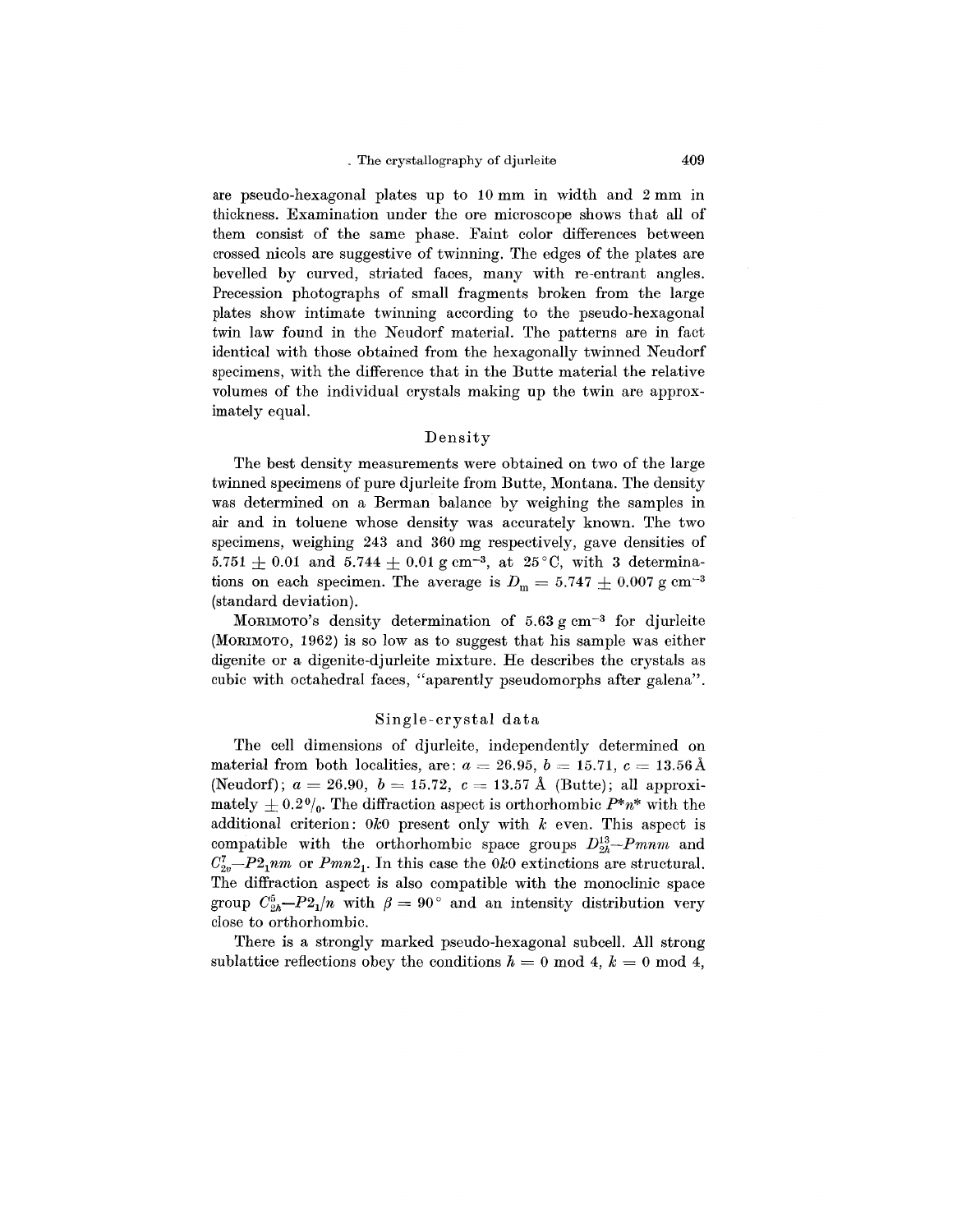$l = 0 \mod 2$ . The converse is not true: some reflections whose indices obey these criteria are not strong. The very strong reflections all obey additional conditions (Table 1). This intensity distribution is similar to that of a hexagonal close-packed structure.

Table 1. *Criteria for strong sublattice reflections*  $(h, k, l) = (p \mod 8, q \mod 8, r \mod 12)$ 

| p q r         | $p \, q \, r$ |
|---------------|---------------|
| $0\;\;0\;\;0$ | 404           |
| 042           | 408           |
| $0\;\;4\;\;6$ | 442           |
| 0410          | $4\;4\;10$    |

The smallest subcell deduced from the patterns has dimensions:  $a' = a/4$ ,  $b' = b/4$ ,  $c' = c/2$ . Metrically it is pseudo-tetragonal,  $a_1(T) = c'$ ,  $a_2(T) = a'$ ,  $c(T) = b'$ , and can be obtained from the orthorhombic crystal cell *abc* by the transformation  $00\frac{1}{2}/\frac{1}{2}00/0\frac{1}{2}0$ . Provided it is face-centered on *b'e',* it is also pseudo-hexagonal,  $a_1(H) = b'$ ,  $a_2(H) = [(b'/2)^2 + (c'/2)^2]^{\frac{1}{2}}$ ,  $c(H) = a'$ , in which case it is obtained from *abc* by the transformation  $0\frac{1}{4}0/0\frac{1}{8}\frac{1}{4}$  (400. This subcell, as was pointed out to us by Professor SADANAGA and Dr. OHMASA (Tokyo), is very close to the cell of hexagonal  $(\beta)$  chalcocite:  $a = 3.961$ ,  $c = 6.722$  Å, at  $152^{\circ}$ C (DJURLE, 1958). For the sake of comparison (Table 2), we use the orthohexagonal cell *a"b"e"* of hexagonal chalco-

Table 2. *Orthohexagonal cell a"b"c" of hexagonal chalcocite as sub cell of djurleite and orthorhombic chalcocite*

| Hexagonal<br>chalcocite <sup>1</sup>    | Djurleite<br>subcell <sup>2</sup> | Hexagonal<br>chalcocite                                  | Djurleite<br>cell <sup>2</sup> | Hexagonal<br>chalcocite        | Ortho-<br>rhombic<br>chalcocite <sup>1</sup> |
|-----------------------------------------|-----------------------------------|----------------------------------------------------------|--------------------------------|--------------------------------|----------------------------------------------|
| $a^{\prime\prime}$<br>$3.961 \text{ Å}$ | h'<br>$3.92~\text{\AA}$           | $4a^{\prime\prime}$<br>$15.844\,\ensuremath{\mbox{\AA}}$ | ь<br>$15.71 \text{ Å}$         | 3a''<br>$11.883$ $\AA$         | $\alpha$<br>$11.881 \,\AA$                   |
| $h^{\prime\prime}$                      | $\boldsymbol{c}'$                 | 2h''                                                     | c                              | $4b^{\prime\prime}$            | h                                            |
| 6.861<br>$c^{\prime\prime}$             | 6.82<br>$\alpha'$                 | 13.722<br>$4c^{\prime\prime}$                            | 13.56<br>$\alpha$              | 27.444<br>$2 c^{\prime\prime}$ | 27.323<br>c                                  |
| 6.722                                   | 6.73                              | 26.888                                                   | 26.95                          | 13.444                         | 13.491                                       |
| $Z=4$                                   |                                   | $Z=128$<br>$Z=96$                                        |                                |                                |                                              |

<sup>1</sup> DJURLE, 1958.

<sup>2</sup> This paper, Neudorf.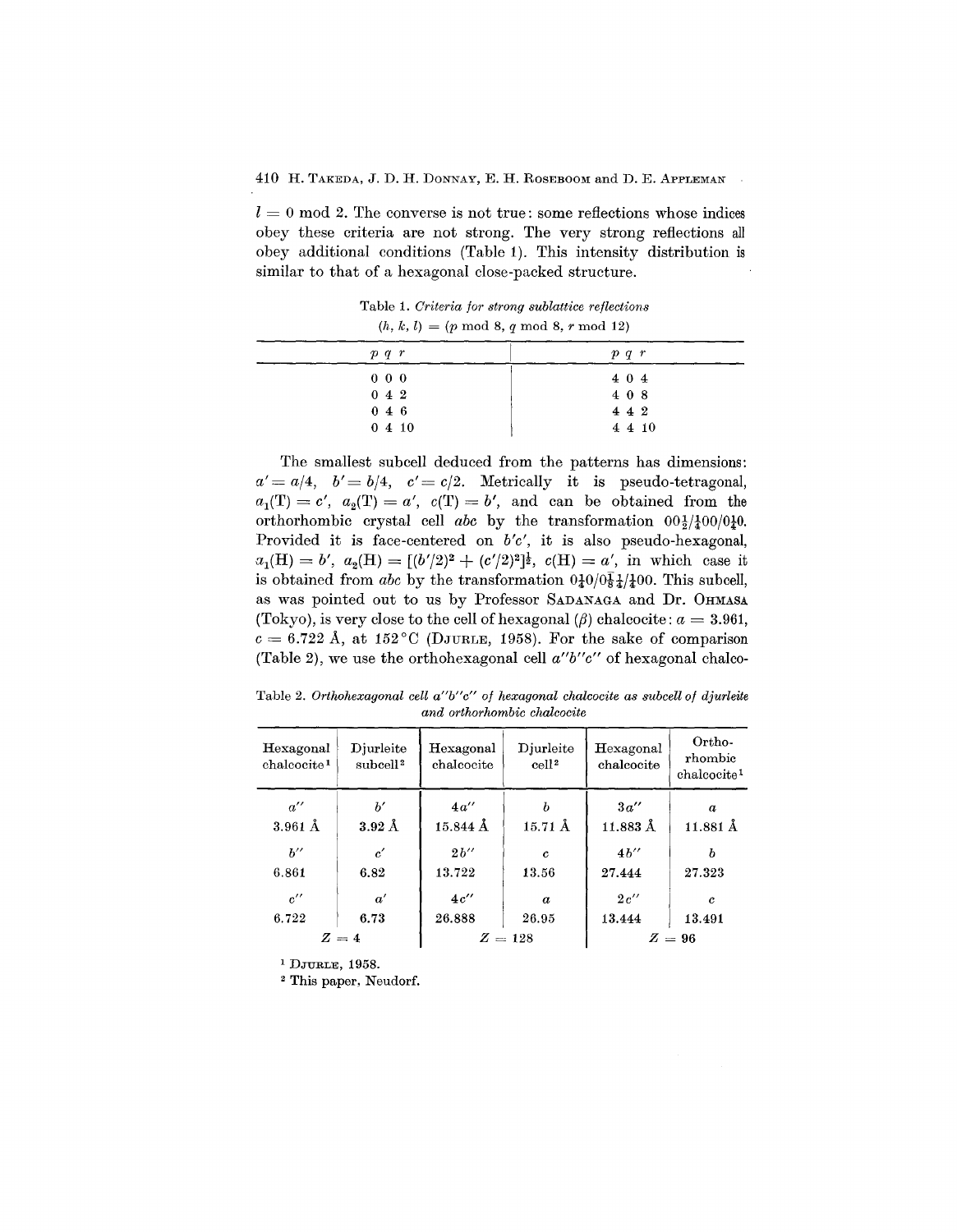cite. The present orientation of the djurIeite cell is chosen in such a way that its *b* axis coincides with the unique *b* of the monoclinic interpretation. This is the reason for the cyclic permutation of the cell edges in Table 2.

Table 3. *X-ray powder data lur djurleite*

| $\mathbf{I_s}^{-1}$<br>$^{\rm 3}$ $\rm I_{obs}$<br>$d_{\text{calc}}^2$ <sup>2</sup> $d_{\text{obs}}$<br>$\mathbf{I_{s}}^{-1}$<br>$^3$ $\rm\,r_{obs}$<br>$\rm ^d$ calc                                                                    | $d_{\text{calc}}^2$ $d_{\text{obs}}^3$ $I_{\text{obs}}$<br>$I_{\rm g}^{-1}$<br>h k 1                                                                                                                                                                                                                                                                                                                                                       |
|------------------------------------------------------------------------------------------------------------------------------------------------------------------------------------------------------------------------------------------|--------------------------------------------------------------------------------------------------------------------------------------------------------------------------------------------------------------------------------------------------------------------------------------------------------------------------------------------------------------------------------------------------------------------------------------------|
| $--- (14) ---$<br>2.898<br>ms<br>$\overline{\phantom{a}}$<br>5 <sub>1</sub><br>w                                                                                                                                                         | 361<br>2.473                                                                                                                                                                                                                                                                                                                                                                                                                               |
| $0 + 2$<br>6.228<br>$\overline{2}$<br>$t_{\rm f}$<br>2.897<br>3<br>÷,<br>2.893<br>16<br>$\pmb{0}$<br>6,183<br>$\overline{3}$<br>3<br>f<br>$4 - 1$<br>5<br>2.888<br>ms<br>$\mathbf{w}$                                                    | 2.469<br>1012<br>2.469<br>10<br>2.468<br>3<br>$I_{\rm B}$<br>4                                                                                                                                                                                                                                                                                                                                                                             |
| 6.125<br>1 <sub>b</sub><br>$2^{\circ}2$<br>0.069<br>Ť<br>6<br>2.886<br>1<br>$t_{\rm f}$<br>$\mathbf{1}$<br>w                                                                                                                             | $\bar{3}$ 2<br>5<br>2.466                                                                                                                                                                                                                                                                                                                                                                                                                  |
| 6.067<br>1 <sub>1</sub><br>$\overline{2}$<br>7<br>2.878<br>$\pmb{1}$<br>$\overline{5}$                                                                                                                                                   | 913<br>2.462                                                                                                                                                                                                                                                                                                                                                                                                                               |
| $\overline{2}$<br>$6.056$ ]<br>20<br>f<br>$\overline{2}$<br>2.874<br>54<br>520<br>5.911                                                                                                                                                  | $\frac{1}{2}$ $\frac{1}{2}$ $\frac{1}{2}$ $\frac{1}{4}$ $\frac{1}{2}$                                                                                                                                                                                                                                                                                                                                                                      |
| 9<br>$\mathbf{1}$<br>2.870<br>2.868<br>ms<br>$\mathbf{1}$<br>11<br>-- (29) ---<br>$\bullet$<br>$\mathbf 2$<br>2.852<br>5<br>ä,                                                                                                           | 2.422<br>7<br>24                                                                                                                                                                                                                                                                                                                                                                                                                           |
| ś<br>$6 + 0$<br>4.311<br>$\theta$<br>2.848<br>4<br>$\equiv$<br>$\bf{s}$                                                                                                                                                                  | $2.419$ ]<br>2.416<br>2.417<br>17<br>$1\quad0$<br>11                                                                                                                                                                                                                                                                                                                                                                                       |
| m<br>3<br>3 <sub>1</sub><br>4.292<br>$\mathbf{0}$<br>$\frac{t}{4}$<br>2.847<br>$\overline{3}$                                                                                                                                            | 4.5.3<br>2.410                                                                                                                                                                                                                                                                                                                                                                                                                             |
| 4.290<br>4.290<br>5<br>$\overline{2}$<br>$1\quad1$<br>$\overline{\mathbf{3}}$<br>5<br>$\mathbf{1}$<br>2.837<br>$\ln s$<br>2.833<br>1 <sub>1</sub>                                                                                        | --- (6) ---                                                                                                                                                                                                                                                                                                                                                                                                                                |
| 21<br>4.219<br>$\overline{3}$<br>$\frac{1}{4}$<br>5<br>$\mathbf{I}$<br>2.831<br>۰<br>- (12) ---<br>ſ<br>8<br>3<br>$\Omega$<br>$2.830$ $\pm$                                                                                              | $1 \t3 \t5$<br>2.400<br>8<br>2.399                                                                                                                                                                                                                                                                                                                                                                                                         |
| 0.2.3<br>3.919<br>$\mathfrak{Q}$<br>2.826<br>4<br>4<br>$\sim$<br>$\mathbf{s}$                                                                                                                                                            | 5 <sub>5</sub><br>4<br>44<br>2.399                                                                                                                                                                                                                                                                                                                                                                                                         |
| 51<br>3.910<br>3<br>5<br>$\pmb{1}$<br>4<br>2.822<br>×<br>m<br>m<br>5.899<br>8                                                                                                                                                            | $\mathbf 2$<br>5<br>2.396<br>$t_{\rm f}$                                                                                                                                                                                                                                                                                                                                                                                                   |
| f<br>6<br>$\overline{2}$<br>$\mathbf{0}$<br>3.894<br>$\overline{7}$<br>$\boldsymbol{2}$<br>2.819<br>5<br>$\blacksquare$<br>$\overline{\phantom{0}}$                                                                                      | $\overline{\phantom{a}}$<br>5<br>ì<br>2.395                                                                                                                                                                                                                                                                                                                                                                                                |
| $1 - h$<br>3.889<br>$\frac{1}{4}$<br>$\boldsymbol{0}$<br>$\overline{\mathbf{3}}$<br>$\overline{\mathbf{3}}$<br>2, 816<br>2.816<br>$10\,$<br>m<br>w                                                                                       | 5<br>5<br>$\mathbf 1$<br>2.394                                                                                                                                                                                                                                                                                                                                                                                                             |
| 1 <sub>2</sub><br>$\overline{3}$<br>5.878<br>82<br>$\overline{2}$<br>2.813<br>w<br>920<br>3.775<br>2.794<br>÷<br>0.4.1<br>s                                                                                                              | 10<br>$-50$<br>2.393<br>8<br>42<br>2.391                                                                                                                                                                                                                                                                                                                                                                                                   |
| 240<br>(9)<br>3.772<br>٠<br>$---$                                                                                                                                                                                                        | 2.389<br>85<br>804<br>2.388                                                                                                                                                                                                                                                                                                                                                                                                                |
| 3<br>3 <sup>2</sup><br>552<br>2.718<br>3.764<br>øs.<br>$\ddot{\phantom{1}}$                                                                                                                                                              | $10^{o}2^{o}2$<br>2.383                                                                                                                                                                                                                                                                                                                                                                                                                    |
| $2\,2\,3$<br>3.763<br>550<br>2.714<br>$\mathbf{w}$<br>3.755<br>17                                                                                                                                                                        | 940<br>2.379                                                                                                                                                                                                                                                                                                                                                                                                                               |
| 5<br>$\overline{\phantom{a}}$<br>$\theta$<br>3.754<br>$\mathbf{r}_\mathrm{c}$<br>$\ddot{\phantom{a}}$<br>$\overline{5}$<br>2.714<br>$\mathbf{a}$<br>6                                                                                    | 11111<br>2.379                                                                                                                                                                                                                                                                                                                                                                                                                             |
| $\overline{2}$<br>$\mathbf{1}$<br>3.743<br>3<br>$\overline{3}$<br>4<br>2.714<br>VΜ<br>60<br>$\overline{\mathbf{2}}$<br>3.740<br>6<br>$\pmb{t_i}$<br>$\overline{\mathbf{2}}$<br>2.709<br>2.709<br>7<br>w                                  | 923<br>2.377                                                                                                                                                                                                                                                                                                                                                                                                                               |
| $--- (7) ---$<br>$\pmb{0}$<br>6<br>4<br>2.705<br>8<br>$\mathbf m$                                                                                                                                                                        | --- (5) ---<br>743<br>2.348                                                                                                                                                                                                                                                                                                                                                                                                                |
| 3.618<br>5.31<br>$\theta$<br>2.699<br>$\mathbf{1}$<br>5<br>٠                                                                                                                                                                             | - (3) ---                                                                                                                                                                                                                                                                                                                                                                                                                                  |
| $\mathbf 0$<br>3.599<br>$5^{\circ}$ 2<br>34<br>4<br>2.695<br>w<br>w                                                                                                                                                                      | 3 3 5<br>2.327                                                                                                                                                                                                                                                                                                                                                                                                                             |
| 7 <sub>1</sub><br>$\mathbf{1}$<br>3.599<br>9<br>$\overline{2}$<br>2.695<br>$\mathbf{I}$<br>$\blacksquare$<br>52<br>$\overline{3}$<br>3.591<br>3.591<br>9<br>$\overline{7}$<br>4<br>$\mathbf 1$<br>2.693<br>vw                            | 561<br>2.321<br>2.321<br>5<br>544<br>2.317                                                                                                                                                                                                                                                                                                                                                                                                 |
| $\mathbf w$<br>- 1<br>2.691<br>8<br>$4 - 3 = 2$<br>1000<br>3.530<br>2,690<br>$\bf{s}$                                                                                                                                                    | 525<br>2.315                                                                                                                                                                                                                                                                                                                                                                                                                               |
| --- (5) ---<br>$\pmb{0}$<br>$\mathbf{1}$<br>5<br>2.673<br>$\overline{\phantom{0}}$                                                                                                                                                       | ---(7)---                                                                                                                                                                                                                                                                                                                                                                                                                                  |
| 042<br>3.400<br>6<br>2.665<br>۳<br>$\mathbf{1}$<br>4<br>$\overline{\phantom{0}}$                                                                                                                                                         | 6 1 5<br>2.296                                                                                                                                                                                                                                                                                                                                                                                                                             |
| 3.396<br>2.662<br>1.3<br>$\overline{2}$<br>5<br>5<br>$\pmb{1}$<br>$\mathbf{m}$<br>w<br>r.                                                                                                                                                | $\overline{\phantom{a}}$<br>5 <sup>2</sup><br>2.290<br>2.290<br>4                                                                                                                                                                                                                                                                                                                                                                          |
| $\boldsymbol{h}$<br>$\bf{0}$<br>3.393<br>2.660<br>$v_{\rm B}$<br>m<br>$1\quad1$<br>5<br>0<br>$\bf{0}$<br>4<br>3.391<br>3.391<br>8<br>$\mathbf{1}$<br>$\overline{3}$<br>2.659<br>34<br>f<br>¥                                             | 3 <sub>4</sub><br>7<br>2.288<br>y's<br>10<br>1 <sub>5</sub><br>2.287                                                                                                                                                                                                                                                                                                                                                                       |
| 2.657<br>18<br>$\mathbf{2}$<br>3<br>3.386<br>10<br>$\bf{0}$<br>4<br>vw<br>$\pmb{\mathsf{1}}$<br>2.651                                                                                                                                    | $\mathbf{2}% =\mathbf{2}+\mathbf{2}+\mathbf{3}+\mathbf{5}+\mathbf{5}+\mathbf{5}+\mathbf{6}+\mathbf{6}+\mathbf{5}+\mathbf{6}+\mathbf{6}+\mathbf{5}+\mathbf{6}+\mathbf{6}+\mathbf{5}+\mathbf{6}+\mathbf{6}+\mathbf{5}+\mathbf{6}+\mathbf{6}+\mathbf{6}+\mathbf{6}+\mathbf{6}+\mathbf{6}+\mathbf{6}+\mathbf{6}+\mathbf{6}+\mathbf{6}+\mathbf{6}+\mathbf{6}+\mathbf{6}+\mathbf{6}+\mathbf{6}+\mathbf{6}+\mathbf{6}+\mathbf$<br>8<br>4<br>2.285 |
| 52<br>3<br>3,380<br>5<br>$\mathbf{1}$<br>4<br>2.626                                                                                                                                                                                      | $\boldsymbol{2}$<br>2.276<br>11<br>$\mathbf{1}$                                                                                                                                                                                                                                                                                                                                                                                            |
| $\overline{6}$<br>$\overline{2}$<br>3.377<br>- (5)<br>$\overline{2}$<br>$\sim$                                                                                                                                                           | 54<br>$\overline{\mathbf{2}}$<br>2.272                                                                                                                                                                                                                                                                                                                                                                                                     |
| $1 - 4 - 2$<br>2,602<br>3.374<br>1011<br>÷<br>s<br>80<br>$\bf{0}$<br>3.363<br>3.360<br>54<br>2.598<br>14<br>m                                                                                                                            | 4<br>$\overline{3}$<br>5<br>2,268<br>0<br>6<br>$\overline{3}$<br>2.267                                                                                                                                                                                                                                                                                                                                                                     |
| 3<br>m<br>721<br>50<br>5<br>3.346<br>f<br>2.597                                                                                                                                                                                          | 8<br>51<br>2.264                                                                                                                                                                                                                                                                                                                                                                                                                           |
| 2, 3, 3<br>30<br>3.318<br>9<br>2.596<br>2.594<br>÷<br>6<br>$\overline{a}$                                                                                                                                                                | 2.263<br>3<br>6<br>60<br>2.262                                                                                                                                                                                                                                                                                                                                                                                                             |
| 922<br>$\overline{a}$<br>014<br>3.315<br>2.583<br>۳<br>3.309<br>7                                                                                                                                                                        | 006<br>2.260                                                                                                                                                                                                                                                                                                                                                                                                                               |
| $\overline{2}$<br>6<br>31<br>3.304<br>$\theta$<br>3<br>2.581<br>u,<br>242<br>6<br>$\mathbf 0$<br>٠                                                                                                                                       | 2.202<br>6                                                                                                                                                                                                                                                                                                                                                                                                                                 |
| 3.297<br>5<br>2.574<br>6<br>$4 - 4$<br>$\overline{1}$<br>3.292<br>$\bf{0}$<br>2.572<br>$\mathbf{1}$<br>w                                                                                                                                 | 2.183<br>4<br>2.146<br>6                                                                                                                                                                                                                                                                                                                                                                                                                   |
| $\frac{1}{2}$<br>3.290<br>$\overline{\mathbf{2}}$<br>$1\quad1$<br>4<br>6<br>$\bf{o}$<br>2.572<br>v.                                                                                                                                      | $--- (159) ---$<br>2.107                                                                                                                                                                                                                                                                                                                                                                                                                   |
| 3.288<br>5<br>2.570<br>w<br>$\overline{2}$<br>$\bf{0}$<br>4<br>$\mathbf 1$<br>$\overline{3}$<br>2.570<br>m<br>13                                                                                                                         | $\frac{3}{7}$<br>2.071                                                                                                                                                                                                                                                                                                                                                                                                                     |
| 8<br>$\theta$<br>3.288<br>4<br>$\pmb{\upsilon}$<br>2.567<br>٠<br>$\mathbf{1}$<br>4                                                                                                                                                       | 2.049<br>9                                                                                                                                                                                                                                                                                                                                                                                                                                 |
| $\overline{2}$<br>5<br>$\overline{2}$<br>3.284<br>3.283<br>$\mathbf{0}$<br>5<br>2.565<br>$\overline{\phantom{a}}$<br>1 <sub>5</sub><br>œ<br>-<br>7<br>$\overline{2}$<br>3.270<br>5<br>2.562<br>$\pmb{\mathfrak{1}}$<br>3<br>$\mathbf{1}$ | 960<br>1.970<br>1.968<br>11, 14                                                                                                                                                                                                                                                                                                                                                                                                            |
| 2 <sub>1</sub><br>$\mathbf{A}$<br>3.219<br>6<br>$\mathbf{1}$<br>2.561<br>$\mathbf{1}$                                                                                                                                                    | 1.966<br>47<br>$\mathbf 0$<br>8<br>$\bf{0}$<br>1.965<br>vs.                                                                                                                                                                                                                                                                                                                                                                                |
| $\, 2$<br>$\overline{3}$<br>3.198<br>-<br>æs<br>3<br>$\overline{3}$<br>6<br>4<br>2.557<br>2.557<br>7                                                                                                                                     | $\overline{5}$<br>1.964<br>4<br>5                                                                                                                                                                                                                                                                                                                                                                                                          |
| 3.196<br>$\overline{\mathbf{r}}$<br>$\overline{3}$<br>$\overline{5}$<br>811<br>3.194<br>2.556<br>17<br>$\blacksquare$<br><b>YY</b>                                                                                                       | $\overline{2}$<br>1.964<br>131                                                                                                                                                                                                                                                                                                                                                                                                             |
| 342<br>3.179<br>$1\!-\!4$<br>$\mathbf{r}_t$<br>2.556<br>ä,<br>۰                                                                                                                                                                          |                                                                                                                                                                                                                                                                                                                                                                                                                                            |
|                                                                                                                                                                                                                                          | $\overline{3}$<br>1.963<br>57                                                                                                                                                                                                                                                                                                                                                                                                              |
| --- (5)<br>Ξ,<br>8<br>$\Lambda$<br>$\theta$<br>2.555<br>$-$                                                                                                                                                                              | 180<br>1.960                                                                                                                                                                                                                                                                                                                                                                                                                               |
| 613<br>3.120<br>$\overline{\mathbf{2}}$<br>$\mathbf{1}$<br>2.553<br>8 <sub>2</sub><br>0, 2, 4<br>3.114<br>2.552                                                                                                                          | $\pmb{0}$<br>46<br>1.960<br>vs.<br>$\bf8$<br>$\overline{\mathbf{3}}$<br>5<br>100                                                                                                                                                                                                                                                                                                                                                           |
| $\frac{5}{3}$<br>51<br>3<br>1.4<br>3.109<br>9<br>ms<br>2.550                                                                                                                                                                             | 1.958<br>1.958<br>$5\overline{2}$<br>10<br>1.957                                                                                                                                                                                                                                                                                                                                                                                           |
| 3.106<br>11<br>30<br>3.099<br>7<br>$-$ (3)<br>$-$                                                                                                                                                                                        | 10<br>34<br>1.955                                                                                                                                                                                                                                                                                                                                                                                                                          |
| 24<br>3.093<br>2.535<br>$\mathbf{1}$                                                                                                                                                                                                     | $--- (70)$ $---$<br>1.925<br>$\overline{\phantom{a}}$                                                                                                                                                                                                                                                                                                                                                                                      |
| $\begin{smallmatrix}2&5&3\\6&5&1\end{smallmatrix}$<br>--- (5) ---<br>2.529<br>w                                                                                                                                                          | 12<br>1.875                                                                                                                                                                                                                                                                                                                                                                                                                                |
| $2\,$ 6<br>3.050<br>2.527<br>2.527<br>$\overline{7}$<br>4<br>w<br>$\mathbf{1}$<br>24<br>3.044<br>f<br>6<br>Ą<br>2.522<br>9                                                                                                               | $\frac{3}{7}$ $\frac{3}{4}$<br>$\bf{0}$<br>1,872<br>12 4 2<br>1,872                                                                                                                                                                                                                                                                                                                                                                        |
| $\begin{smallmatrix}3 & 3\\ 3 & 2\end{smallmatrix}$<br>3.043<br>5<br>52<br>$\overline{5}$<br>2.520<br>m<br>$\mathbf{1}$<br>$\mathbf{1}$<br>m                                                                                             | 1204<br>1.870<br>1.870<br>96<br>$\mathbf{v}$ s                                                                                                                                                                                                                                                                                                                                                                                             |
| 3.037<br>16<br>$2^{+2}$ 5<br>3.035<br>f<br>2.519<br>42<br>4<br>ងន<br>2.517<br>8                                                                                                                                                          | 282<br>1.869                                                                                                                                                                                                                                                                                                                                                                                                                               |
| 3.034<br>5.<br>34<br>2, 2, 4<br>f<br>2.516                                                                                                                                                                                               | 13 1 3<br>1.868                                                                                                                                                                                                                                                                                                                                                                                                                            |
| 0 <sub>4</sub><br>3.028<br>360<br>4<br>2.515<br>w<br>3.021<br>841<br>7<br>31                                                                                                                                                             | 8 <sub>1</sub><br>1.868<br>4<br>1.868                                                                                                                                                                                                                                                                                                                                                                                                      |
| 2.511<br>8<br>$\overline{\mathbf{2}}$<br>$\mathbf{1}$<br>3.014<br><b>ma</b><br>--- (3) ---                                                                                                                                               | $\mathbf 1$<br>$\begin{array}{cc} 7 & 4 \\ 7 & 0 \end{array}$<br>1.868<br>8                                                                                                                                                                                                                                                                                                                                                                |
| 903<br>5.012<br>2.493<br>802<br>3.013<br>17                                                                                                                                                                                              | 6<br>55<br>1.867                                                                                                                                                                                                                                                                                                                                                                                                                           |
| 2.986<br>2, 5, 1<br>5<br>2.484<br>4<br>$\mathbf 1$<br>w<br>5<br>$\overline{\mathbf{z}}$<br>$2.481$ $2.480$<br>$---(10) ---$<br>9<br>mя<br>5                                                                                              | 1.693<br>22<br>1.682<br>17                                                                                                                                                                                                                                                                                                                                                                                                                 |

<sup>1</sup> Relative intensity estimated from single crystal data where available. Order of decreasing intensi is vs, s, ms, m, w, vw, f.<br><sup>2</sup> Calculated from the following cell: orthorhombic,  $P^*n^*$ ,  $a = 26.90$ ,  $b = 15.72$ ,  $c = 13.57 \text{ Å}$ ;  $0k0$ ,

 $k = 2n$ . Calculated values are listed only in the vicinity of observed values to save space. Omission of  $k = 2n$ . Calculated values are listed only in the vicinity of observed values to save space. Omission of seven values would be indicated —(7)—.<br><sup>3</sup> Average from two diffractometer patterns, CuKx radiation.<br><sup>4</sup> Average peak height, uncorrected, scaled to a maximum value of 100.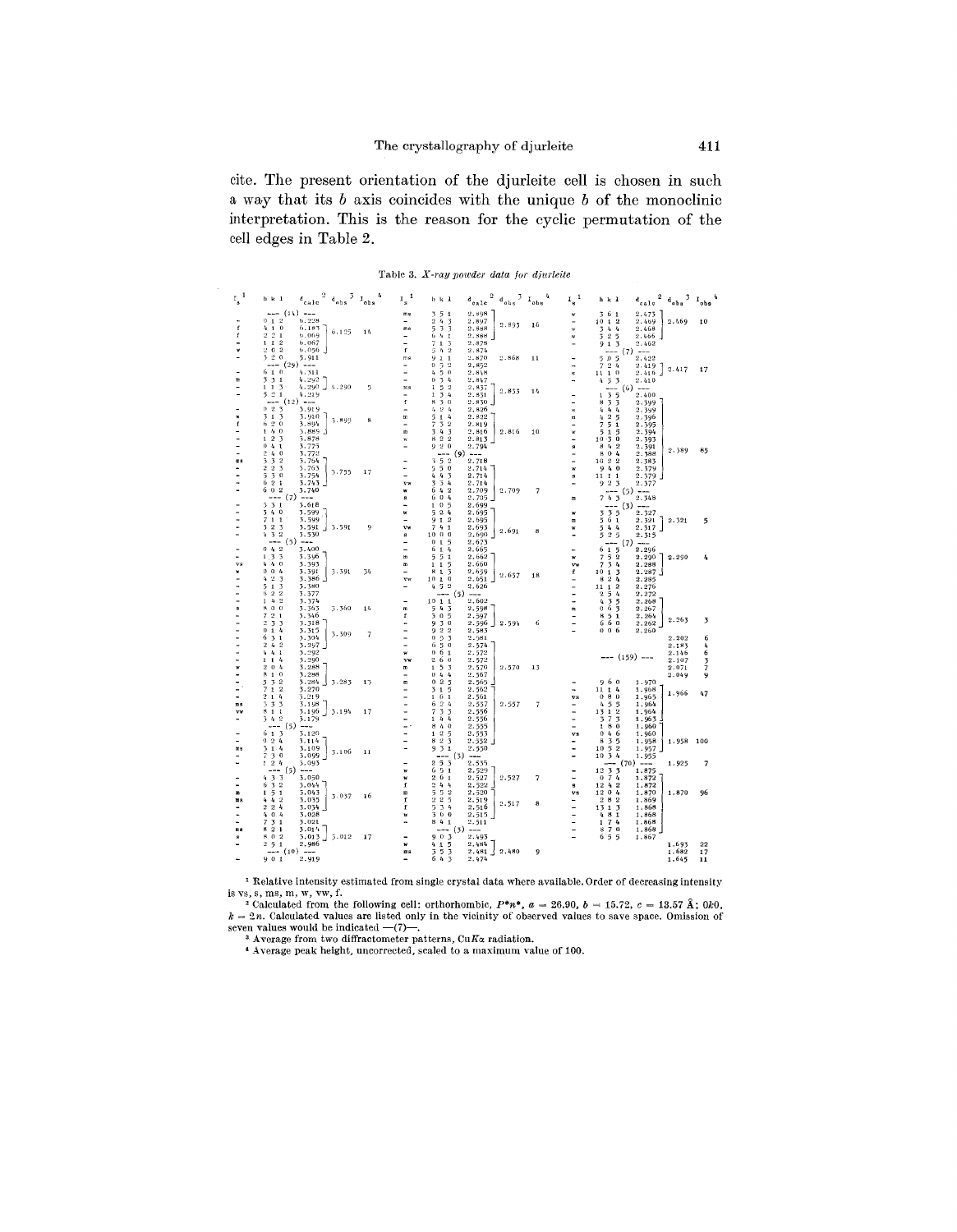# Powder data

X-ray powder data for djurleite (Table 3) are indexed on the basis of the cell found in this study. The data are average values from two diffractometer patterns of the twinned crystals of pure djurleite from Butte, Montana. The patterns were run at  $\frac{1}{8}$  degree  $2\theta$  per minute. The diffractometer was calibrated with respect to the silicon used as an x-ray standard at the Geophysical Laboratory. The silicon cell edge was taken as 5.4306 A.

# Cell content

The cell volume of djurleite, calculated from the average cell dimensions obtained in the present study, is 5734.7 Å<sup>3</sup>. The most probable composition, as discussed above, is  $Cu<sub>1.969</sub>S$ . The djurleite cell contains 64 nodes of the sublattice corresponding to the lattice of hexagonal chalcocite, which contains  $2 \text{ Cu}_2\text{S}$  per cell. If, as seems probable, the packing of sulfur atoms is similar in the two minerals, then the djurleite cell contains 128 sulfur atoms, and the total cell content is  $\text{Cu}_{252}\text{S}_{128}$ . If the number of Cu atoms is reduced to 251, the corresponding formula is  $Cu<sub>1.961</sub>S$ ; if it is increased to 253, the formula is  $Cu<sub>1.977</sub>S$ . Both formulae are outside the range of possible composition found above.

The calculated density corresponding to a cell content of  $\text{Cu}_{252}\text{S}_{128}$ is 5.81 g cm-3. This is somewhat higher than the observed density of  $5.747 \text{ g cm}^{-3}$ .

# **IV. Conclusions**

The work reported in this paper shows that djurleite is a valid mineral species, with crystallographic parameters and composition distinct from those of chalcocite, digenite, or other copper sulfides. The uncertainty felt by previous workers regarding the true identity of djurleite is due largely to the presence of a phase of unknown composition which occurs, associated with djurleite, in many natural and synthetic specimens. Precession patterns of this phase from the Neudorf material resemble those of the digenite-like phase found by SADANAGA, MORIMOTO and OHMASA (1963) in specimens from the Ani Mine. These patterns can be interpreted as showing that the digenite-like phase is twinned, with the pseudo-hexagonal axis of its twin lattice parallel to that of djurleite. On precession patterns taken of specimens in which both phases occur, a strong reflection